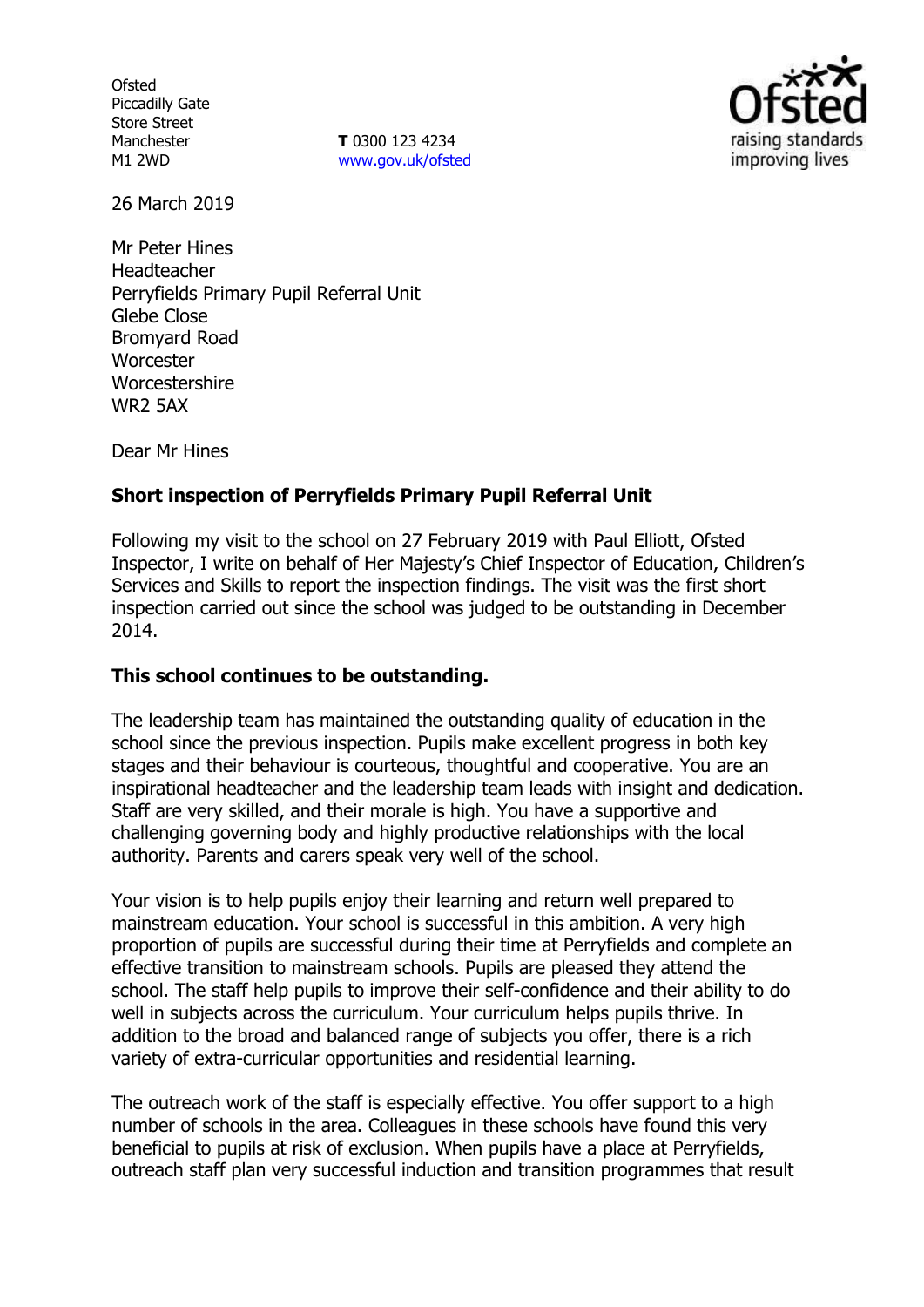

in pupils having a calm, optimistic readiness for learning.

The staff make sure pupils make remarkably strong progress in their attitudes to learning. Pupils grow in confidence in a secure and sustained way. This means, for instance, they make dramatic improvements in reading, writing and mathematics. Pupils who take national tests in key stage 1 and key stage 2 do very well and some make much better than the average progress for their age.

Staff have a very accurate understanding of pupils' abilities, and plan challenging and enjoyable lessons. They help pupils learn from their mistakes and make improvements in their work. Pupils are proud of their workbooks and are eager to share their work with others. At the previous inspection, you were asked to help improve pupils' handwriting and the presentation of their work. Staff have been successful in this. We found impressive improvements over time in pupils' workbooks in both key stages. Right around the school, pupils have produced highquality displays celebrating their achievements.

The work of the governing body is a strength of the school. Leaders and governors work closely together and understand the school well. Governors are ambitious for pupils' success. Governors share a deeply held commitment to pupils and ensure they make significant improvements in their learning and behaviour. Governors are trained effectively to understand progress and attainment information and they use this knowledge to scrutinise the data you give them. This leads to effective strategic planning and accurate self-evaluation. They have a clear vision for giving pupils a curriculum that prepares them well for the next stage of their education. They are fully supportive of your curriculum design, which emphasises the balance between classroom and extra-curricular learning.

## **Safeguarding is effective.**

The leadership team has ensured that all safeguarding arrangements are fit for purpose. Staff are trained to a high level and are skilled at identifying signs that pupils and families need additional support. Safeguarding help is given in a timely and effective manner. The school curriculum has strong elements of safeguarding: pupils are taught how to keep themselves safe online and in the wider community. Pupils feel safe at school and bullying is almost non-existent. Risk assessments are sharply focused. Staff are fully committed to the 'Prevent' duty. Staff have an excellent awareness of how to take action in response to issues such as child sexual exploitation and gang-related violence. Leaders have excellent relationships with local authority agencies, and this helps the effective transfer of information and provision of early help for pupils.

## **Inspection findings**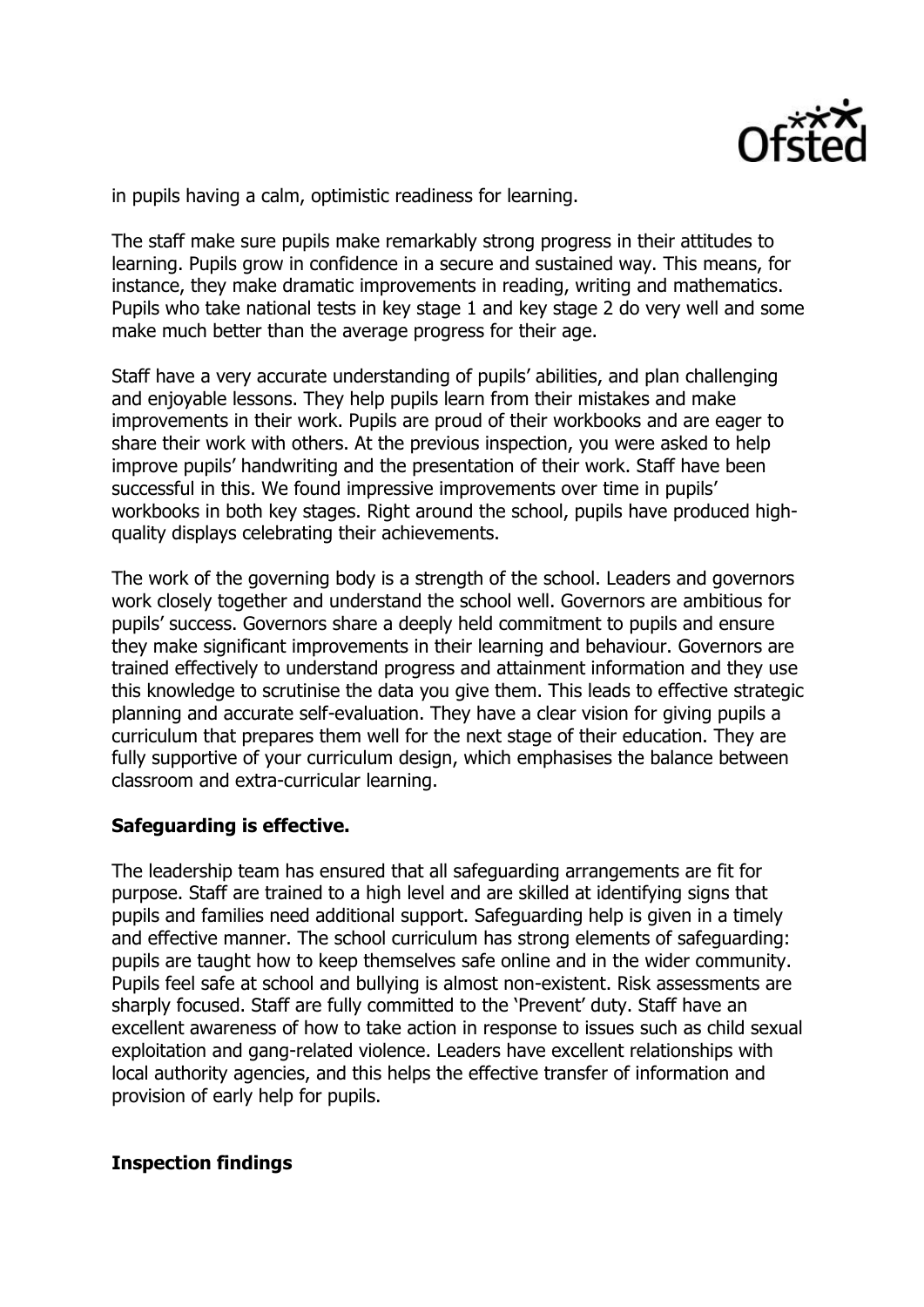

- During the inspection, I examined the way you have designed the curriculum. You place English, mathematics and science at the heart of the curriculum. Pupils learn exceptionally well, making excellent progress over time. You give them the confidence and skills necessary to enjoy their work. Pupils write with accuracy, careful thought and imagination. They enjoy reading and talk enthusiastically about their fiction and non-fiction reading choices. You have trained your staff well in mastery approaches, and as a result, pupils make very strong progress in mathematics. Pupils' science work shows how well your staff have developed pupils' sense of curiosity and wonder. For example, pupils are eager to explain the differences between planets of the solar system and how they orbit the sun. Pupils' interest in science has been deepened by your visits from Warwick University academics. Pupils told us that this experience made them ambitious to become scientists in later life. You help pupils learn a range of mathematical skills. In key stage 1, for example, pupils learn to subtract proper and improper fractions and at key stage 2, how to balance inverse operations and find the value of four-digit numbers. In humanities, pupils use their writing skills to develop their history knowledge, writing empathetically, for example, about soldiers in the First World War.
- $\blacksquare$  I considered the ways in which the wider curriculum successfully develops pupils' aspirations and personal development. Staff link extra-curricular provision carefully to pupils' academic study. There is a wide range of trips, educational visits and residential experiences, and these help foster pupils' excitement about learning and hope for the future. Pupils are interested in the world around them and look forward to taking part in the many sporting, dramatic and technology experiences the school offers. Pupils are tolerant of each other and readily accept differences between different cultures. For example, pupils produce high-quality artwork based on Australian aboriginal designs. Pupils have excellent attitudes to learning: staff have taught pupils how to listen to each other and their teacher. Pupils' confidence to ask questions about their learning is especially strong. Modern foreign languages is an area of your curriculum that is not yet fully embedded in the key stage 1 and 2 curriculum. Your strategic school planning shows that this is a high priority.
- You enrich the curriculum with a wide range of off-site learning. For example, once every week, pupils go to a local working farm for carefully planned activities that help them learn about animal husbandry and horticulture. As result, pupils see how their classroom mathematics, geography and writing have practical applications. Pupils spoke excitedly of how they saw the birth of lambs and how to care for them in the first moments of life.
- $\blacksquare$  I explored how well pupils' behaviour improves when they join the school. Pupils make outstanding progress in their behaviour. Over time, you help them to become self-disciplined, respectful and courteous. Your staff use a rich combination of psychotherapeutic techniques, setting clear boundaries and using